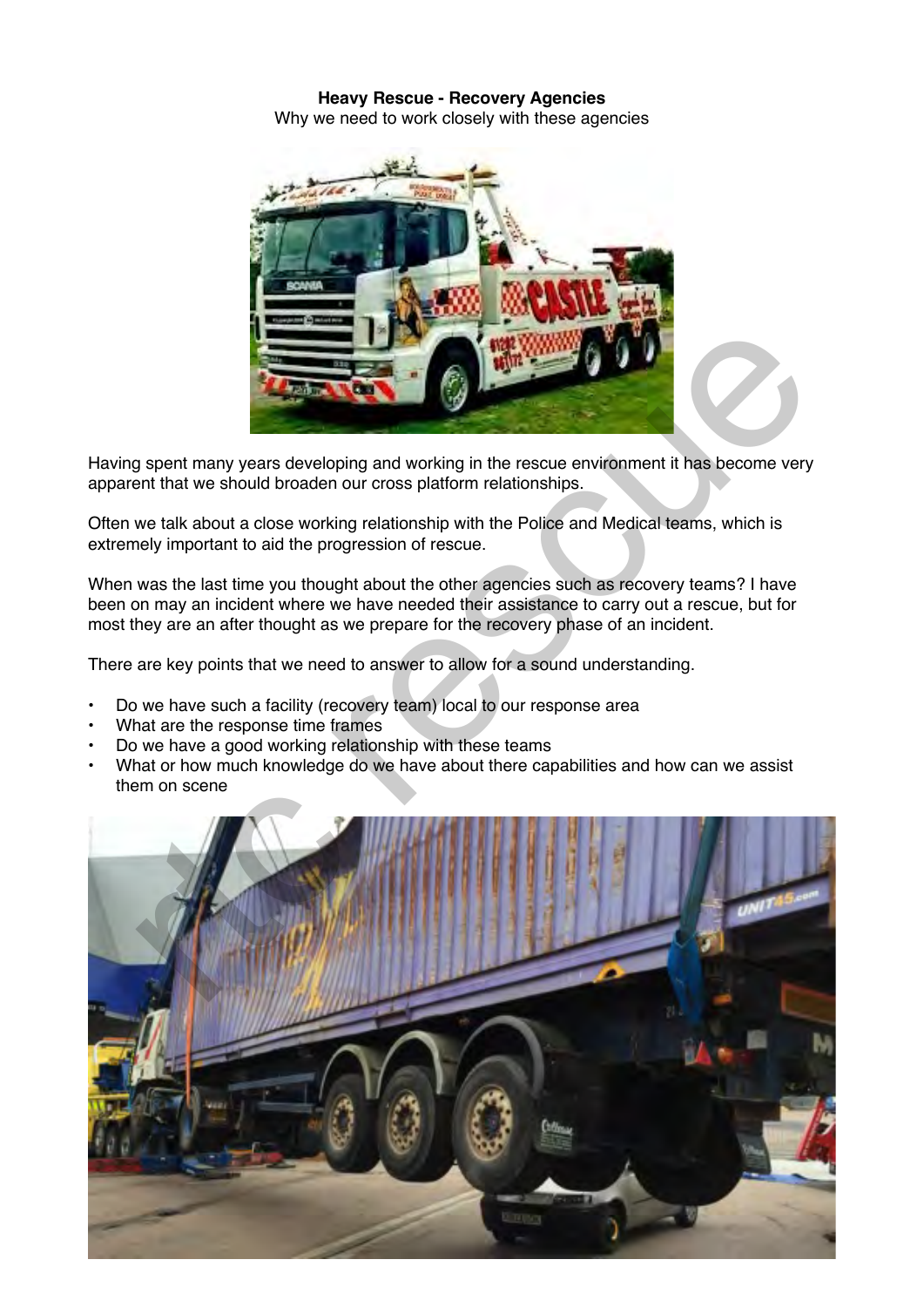- What are the logistics of using such teams
- Are they on any PDA (pre determined attendance) for heavy vehicle incidents
- What local arrangements are already in place
- Who will pay for their services

These are but a few of the areas we need to take into account:

Lets have a look at each one.

- Firstly to make it a viable option one would suggest that a local recovery partnership should be formed, we may well have one based several miles away, think about this, we will have to wait for their attendance, with todays advancements in medical intervention and working practises post hospital, we only have so much time available to wait for these experts to arrive on scene, remember that heavy recovery units do not travel at our response speeds.
- We have already mentioned that recovery vehicles are not as quick to respond due to many logistical factors, we must look at the resources we have available within our county and projected response times.
- Good working relationships between recovery/rescue teams in a pre-incident environment. For most we train and work with the other emergency services on a regular basis and in most cases work very well together, but I ask you this, when was the last time you worked with a private recovery team? Do you know them, are you aware of the working procedures they use, are you fully versed in what they can achieve on scene? Again these are the many factors that need to be addressed.

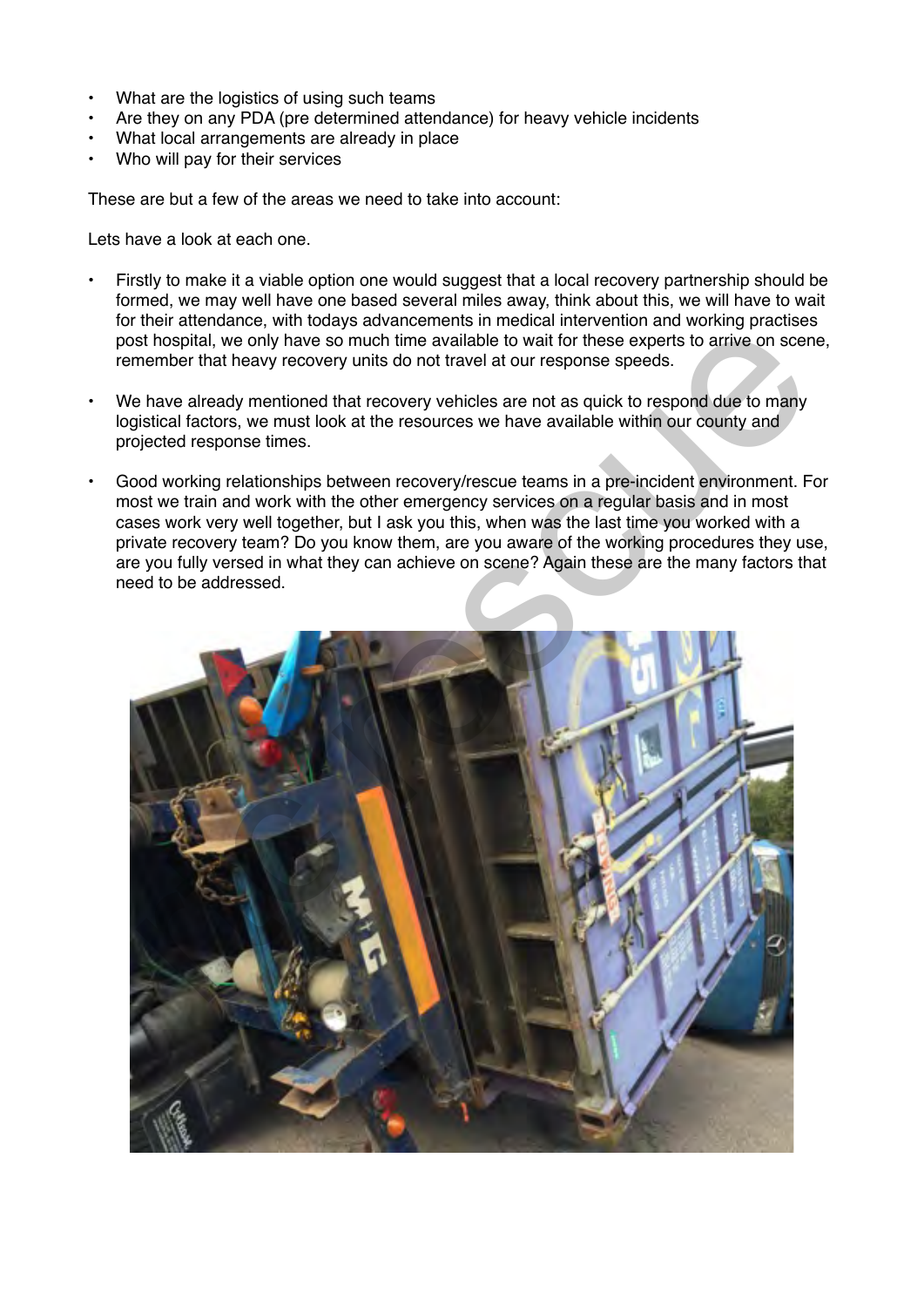- We make arrangements for these teams to attend incidents, but what do we actually know about them, do we just except that they will arrive on scene and make good the mess we face? Perhaps we should take some time and form a better relationship with these teams so that we can better prepare for their arrival and in most cases work with them to achieve a quicker resolve.
- To be able to effectively use these teams there needs to be a system in place to get them quickly to the scene of operations, what do you already have in place if anything, to make this happen?
- How long into an incident is it before it is decided that they are needed? How much time has passed, have we reduced the survival time of the casualty/s by increasing the rescue time?
- One would suggest that heavy recovery teams be added to the PDA for certain incidents? That way we have them on route if needed, this in itself can reduce rescue times, which is the basis for a better outcome in most cases.
- What financial arrangements have been made, recovery agencies in some cases respond for free, if they are needed to carry out a rescue/recovery they claim back fees from the insurance companies. This would have to become a localised agreement.

There are many issues that need to be thought through and planned out. Its now time that we need to accept that these experts are actually a huge benefit to the rescue scene when heavy objects/ vehicles have been involved, most have many years of experience and can advise emergency services on the best plan of action, they also have the equipment on hand and are experts in its use.